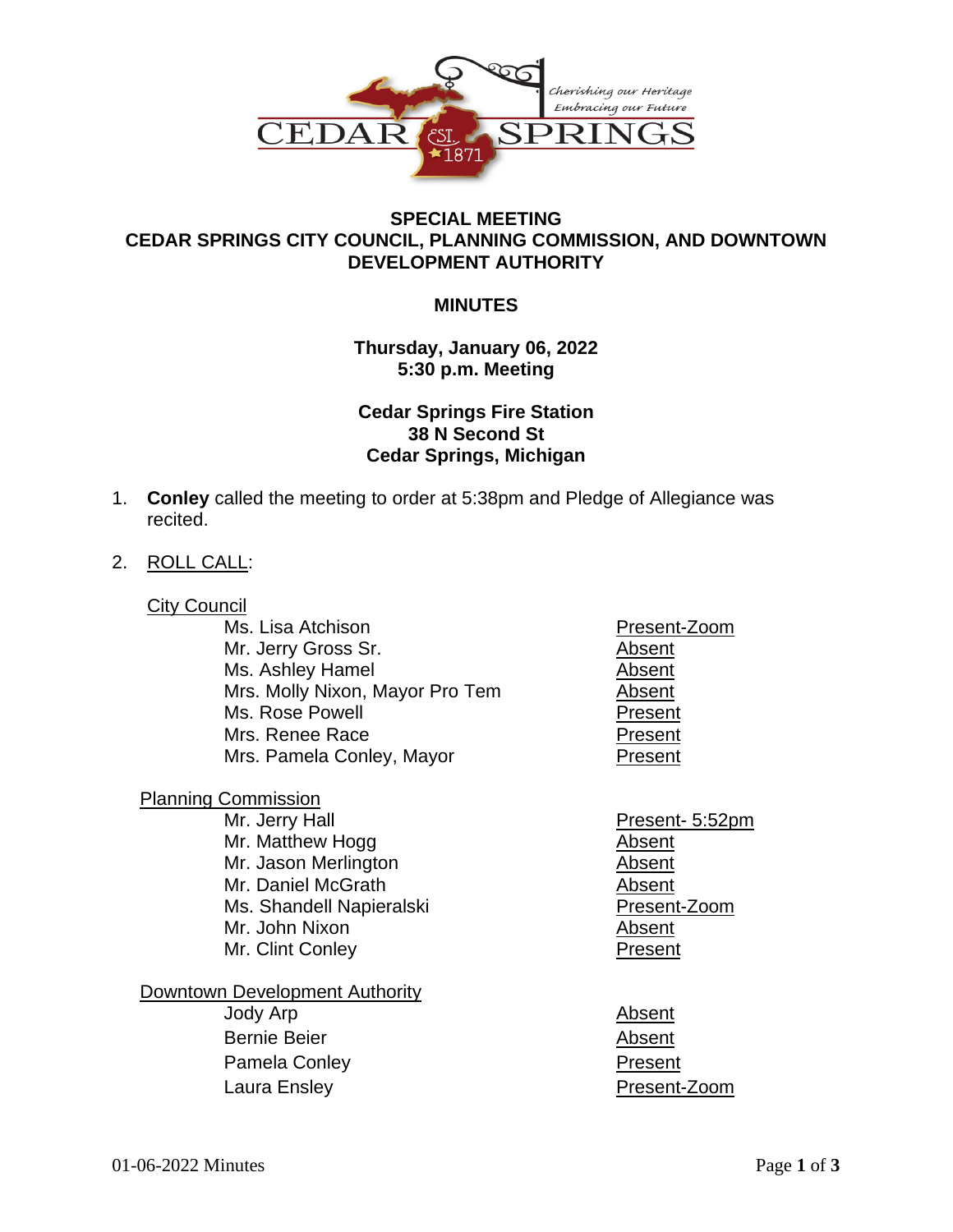| Sally Howland            | Absent       |
|--------------------------|--------------|
| <b>Rose Ellen Powell</b> | Present      |
| Todd Vriesenga           | Absent       |
| Tom Wilkes               | Absent       |
| Dave Ringler             | Present-Zoom |
|                          |              |

#### 3. PUBLIC COMMENTS.

*The Council welcomes and encourages the public to speak during the public comment and public hearing portions of the agenda. However, Council policy is to hear the public comment, not to act on the public comment at this time. Concerns brought before the Council during the Public Comment portion of the agenda will be referred to the City Manager for action. If, after communicating with the City Manager, no resolution is reached, the concern will be elevated to the Mayor and then eventually to the Council for action.*

*Those citizens wishing to speak on agenda and non-agenda items will be allowed a maximum of four minutes each to address their concerns. This is the only time during the Council meeting that citizens are allowed to address the Council. Please state your name and address for the record if you would like.*

**Rose Powell** thanked everyone for coming and for all the hard work put in by staff for the proposed plan.

**Steven Gilbert** reported that he is running for the 74<sup>th</sup> District Senate Seat.

#### 4. ADOPTION OF AGENDA.

Motion by **Race** seconded by **Atchison** to adopt the agenda as presented.

| <b>Voice Vote</b><br>4-0 | <b>Motion Carried.</b> |
|--------------------------|------------------------|
|--------------------------|------------------------|

#### 5. DISCUSSION ITEMS:

A. 5 Year Recreation Plan

**Rick Stout** introduced the project, reviewed grant sulfidations, and the highlights of the proposed Recreation plan. He noted that the plan could be modified in the future if the needs of the community change.

#### **Public Comment:**

**Rose Powell** liked the idea of adding a pavilion to the area. **Pamela Conley** liked the idea of the ADA Accessible Restrooms. **Jerry Hall** wanted to see a focus on ADA Parking, facilities, and pavilion. **Clint Conley** liked the plan. **Renee Race** thought the plan was a good start and thought a pavilion and ADA restrooms were needed. **Tom Noreen** wanted to see the North Country Trail Connect. **Rebecca Johnson** reported the need for several errors that needed